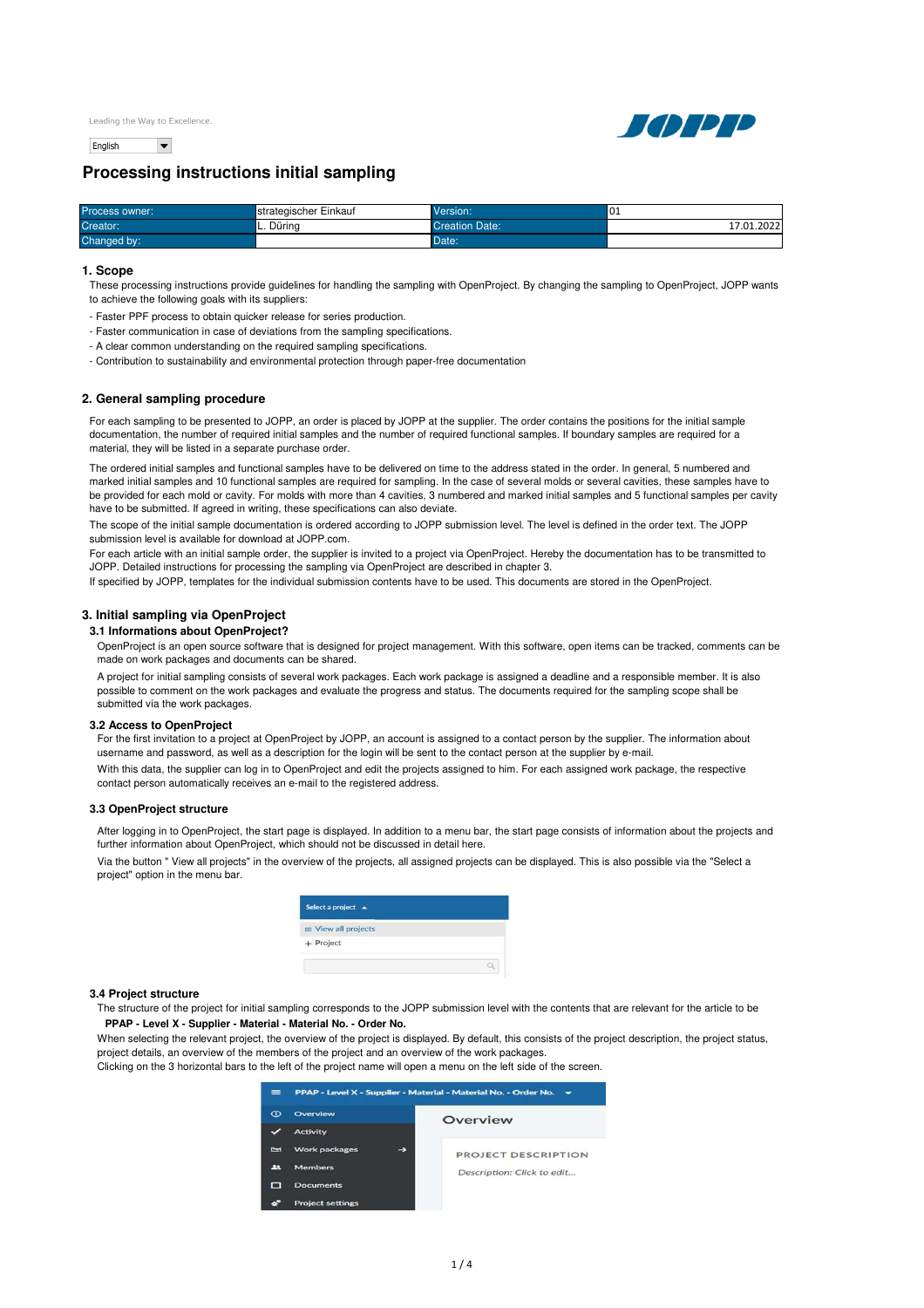In addition to the overview, this menu can be used to display an overview of the current activities in this project, to access the work packages, to provide an overview of the members with their roles, and to display documents related to the project.

To edit the sampling, select the "Work packages" menu. The overview of the work packages is displayed here. Again, a menu is opened on the left side of the screen. To get an overview of the work packages, select "Sampling scope" in the "Public views" submenu.



Through this view, the work packages are already numerically sorted according to the submission level to be delivered. The following information is displayed for the individual work packages: The work packages are divided into tasks with subtasks. These correspond to the sampling topics named in the JOPP submission level.

- ID - Subject - Assigne - Progress (%) - Status - Finish date Running ID Number of the work package. However, this is irrelevant for processing the sampling. Here the required sampling content is shown according to submission level. This column lists the member who is responsible for processing the work package. The progress of the individual work package is displayed here. For parent work packages, the progress is calculated based on the subordinate work packages. The status of the work package is displayed here. The status can be "New", "In Progress", "Waiting" or "Closed". Here the date for the presentation of the sampling, which is mentioned in the order, is displayed. If the final date is exceeded, the supplier will be informed about the delay by e-mail on a daily basis.

## **3.5 Structure of the work packages / scope of sampling**

By left-clicking on the respective ID number of the work package, the work package opens. The view of the work package is divided into two parts.

- Status of the work package("New", "In Progress", "Waiting" or "Closed").
- Work package description
- The assigned persons
- Details for Date, Progress and Category
- attached files for this work package

The right view in the work package consists of three sliders. These are

- Activity - Relations Here you can see the activities for the work package. If something is changed in the work package, this is visible in the activities. A comment can also be entered in the activities. Via the  $\bar{\omega}$  sign it is possible to inform other members about issues. The respective team member receives the information via e-mail. Here the relationships of the individual work packages to each other are listed and whether other work packages

- Watchers are subordinate to the open one. Here, further team members can be specified as observers of the work package. The observer receives all
	- information about changes to this work package via e-mail.

It is also possible to display a detailed view of the work package by right-clicking on the 6 dots next to the ID number. In the left field, to the right of the displayed menu, the work package overview resp. the sampling scope is still listed. The right view shows the detailed view of the work package in four sliders. In addition to the familiar three sliders "Activity", "Relations" and "Watchers", the "Overview" slider is also listed. Its contents correspond to those in the overview field described above.

## **3.6 Processing of the work packages/sampling scopes**

To work on the sampling scopes, open the respective work package/sampling scope. The required documents shall be attached to the work packages and the progress shall be set to 100% if all requirements of the respective work package are fulfilled. If necessary, comments can be added via the "Activity" tab and possible questions about the required sampling scope can also be asked directly via this. The documents have to be named according to the table below.

| Serial Nr. JOPP submission level | <b>Designation of document</b>             | Application of designation                        |
|----------------------------------|--------------------------------------------|---------------------------------------------------|
| 0.1                              | 0.1 Cover Sheet XXXXXX XX                  | Cover Sheet (PSW)                                 |
| 1.1                              | 1.1 Drawing XXXXXX XX                      | Drawing                                           |
|                                  | 1.1 Specification XXXXXX XX                | other Specification                               |
| 1.2                              | 1.2 Approved design changes XXXXXX XX      | Documents which are not covered<br>with $1.1$     |
| 1.3                              | 1.3 Design release XXXXXX XX               | Design or development releases                    |
| 1.4                              | 1.4 IMDS XXXXXX XX                         | <b>IMDS</b> Data                                  |
| 1.5                              | 1.5 DFMEA XXXXXX XX                        | Evidence D-FMEA                                   |
| 2.1                              | 2.1 PFC XXXXXX XX                          | Process flow chart                                |
| 2.2                              | 2.2 PFMEA XXXXXX XX                        | Evidence P-FMEA                                   |
| 2.3                              | 2.3 Control Plan XXXXXX XX                 | Control plan                                      |
| 3.1                              | 3.1 Dimensional results XXXXXX XX external | complete dimension measurement<br>report supplier |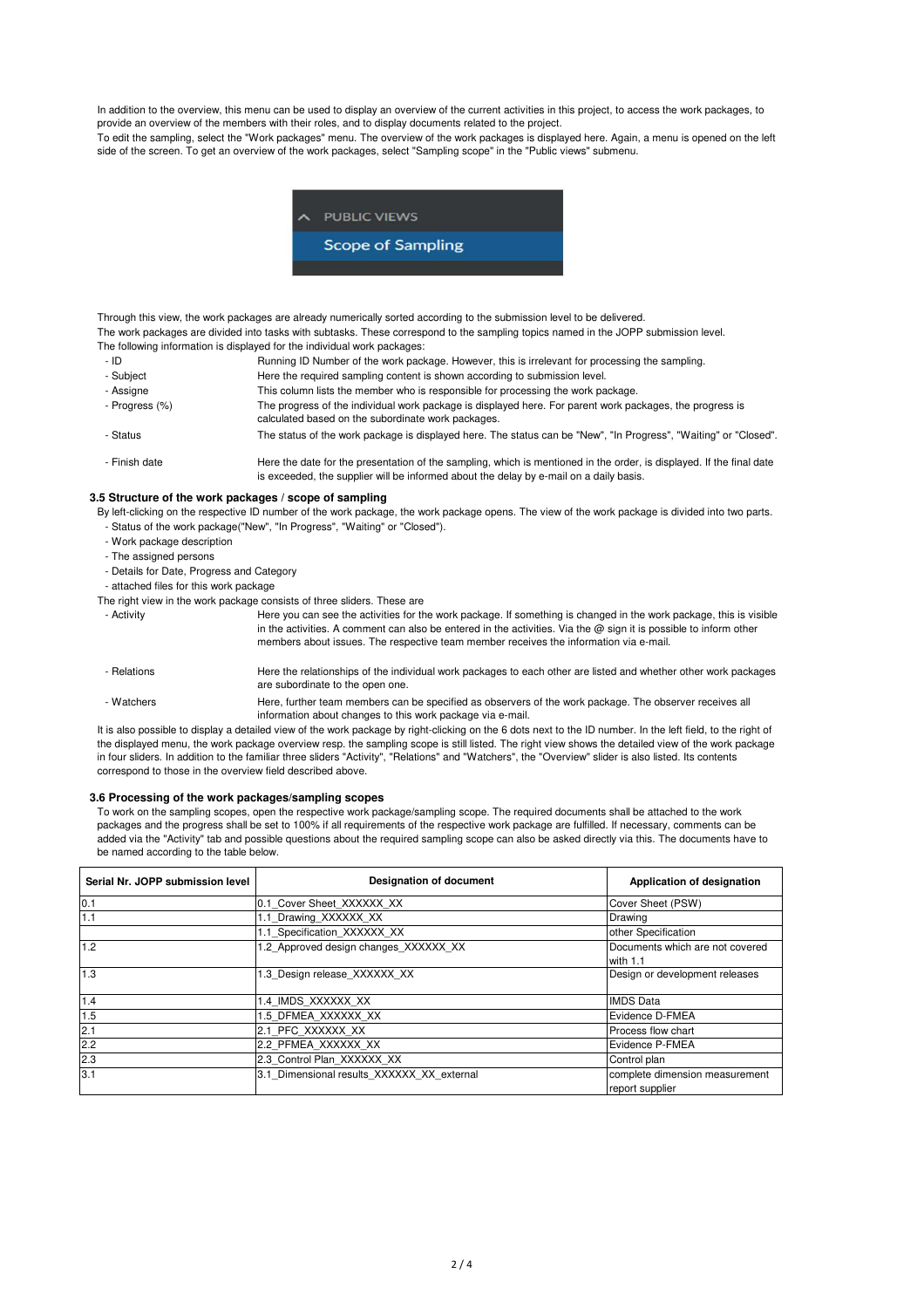|      | 3.1 Dimensional results XXXXXX XX internal    | dimension measurement report<br>JOPP                                    |
|------|-----------------------------------------------|-------------------------------------------------------------------------|
| 3.2  | 3.2 Material test results XXXXXX XX           | Inspection certificate 3.1                                              |
| 3.3  | 3.3 Funcitonal test results XXXXXX XX         | Functional tests                                                        |
| 3.4  | 3.4_Test results haptic_XXXXXX_XX             | Haptic test results                                                     |
| 3.5  | 3.5 Test results acustic XXXXXX XX            | Acustic test results                                                    |
| 3.6  | 3.6_Test results odour_XXXXXX_XX              | Odour test results                                                      |
| 3.7  | 3.7_Test result appearance_XXXXXX_XX          | Appearance test results                                                 |
| 3.8  | 3.8 Surface requirements XXXXXX XX            | Surface requirements test results                                       |
| 3.9  | 3.9_Technical cleanliness_XXXXXX_XX           | Results technical cleanness                                             |
| 3.10 | 3.10_Reliability verification_XXXXXX_XX       | Reliability test results                                                |
| 3.11 | 3.11 ESD resistance XXXXXX XX                 | Evidence resistance to electrostatic<br>discharge (ESD)                 |
| 3.12 | 3.12 Electric safety XXXXXX XX                | Evidence electrical safety / high<br>voltage safety                     |
| 3.13 | 3.13 Electromagnetic compatibility XXXXXX XX  | Evidence electromagnetic<br>compatibility                               |
| 4.1  | 4.1_SCF_XXXXXX_XX                             | signed SCF document                                                     |
|      | 4.1 Process Capability YY XXXXXX XX           | Capability verification; YY represents<br>the characteristic            |
| 4.2  | 4.2_Laboratory certificate_XXXXXX_XX          | Certificate of used external                                            |
| 4.5  | 4.5_Capacity confirmation_XXXXXX_XX           | Capacity confirmation                                                   |
|      | 4.5 Capacity verification XXXXXX XX           | Capacity verification                                                   |
| 4.6  | 4.6_Tool data sheet_XXXXXX_XX                 | Tool data sheet                                                         |
| 5.1  | 5.1_Compliance legal requirements_XXXXXX_XX   | Demonstration of compliance with                                        |
|      |                                               | legal requirements                                                      |
| 5.2  | 5.2_PPAP_sub supplier_XXXXXX_XX               | Cover Sheets subsupplier sampling                                       |
| 5.3  | 5.3_Measurement equipment_XXXXXX_XX           | Test equipment list                                                     |
| 5.4  | 5.4_MSA_type-1 study_XXXXXX_XX                | MSA study 1                                                             |
|      | 5.4_MSA_type-2 study_XXXXXX_XX                | MSA study 2                                                             |
|      | 5.4 MSA type-3 study XXXXXX XX                | MSA study 3                                                             |
|      | 5.4 MSA Attributive XXXXXX XX                 | MSA for attributive characteristics                                     |
| 5.5  | 5.5_Part history_XXXXXX_XX                    | Part history                                                            |
| 5.6  | 5.6_PackagingDataSheet_XXXXXX_RevYY_ZZZZZ     | Packaging Data Sheet                                                    |
| 5.7  | 5.7 Analysis Process XXXXXX XX                | Documentation of the agreement on<br>the diagnosis and analysis process |
| 5.8  | 5.8 Lay out inspection agreement XXXXXX XX    | Documentation re-qualification<br>agreement                             |
| 5.9  | 5.9_Feasibility study_XXXXXX_XX               | Feasibility study                                                       |
| 5.10 |                                               |                                                                         |
| 6.1  | 6.1_SW application approval_XXXXXX_XX         | Software release                                                        |
| 6.2  | 6.2 Scope of SW product XXXXXX XX             | Definition of the scope of the<br>software product                      |
| 6.3  | 6.3 SW defined quality requirements XXXXXX XX | Reference to contractual quality<br>requirements                        |
| 6.4  | 6.4 Technical SW specification XXXXXX XX      | Technical software specifications                                       |
| 6.5  | 6.5 Evidence of requirements XXXXXX XX        | Verification of implementation of<br>requirements from 6.3 and 6.4      |
| 6.6  | 6.6_Documentation FOSS_XXXXXX_XX              | Documentation about FOSS                                                |
| 6.7  | 6.7 Bug list XXXXXX XX                        | List of known bugs                                                      |
| 6.8  | 6.8 Development tools XXXXXX XX               | Documentation of development tools                                      |
| 6.9  | 6.9 Testing tools XXXXXX XX                   | Documentation of testing tools                                          |
| 6.10 | 6.10 Version management XXXXXX XX             | Documentation of version<br>management                                  |
| 6.11 | 6.11_Process evaluation_XXXXXX_XX             | Verification of process evaluation<br>(e.g. Automotive SPICE®)          |

A detailed definition of the attachments to the scope of sampling can be found in VDA Volume 2, 6th revised edition in Chapter 12.

The documents should be uploaded to the respective work package as soon as they are available and do not have to be submitted at the required end date. This allows possible questions to be clarified in the process and a faster processing of the sampling by JOPP is possible.

If the required documents have been uploaded in the work package and the progress has been set to 100%, the responsible JOPP employee will check the documents.

If clarification is required, the JOPP employee will address the required changes to the supplier via the "Activities" tab in the comments. If the document meets the requirements, the work package is set to "Closed" status by the JOPP employee.